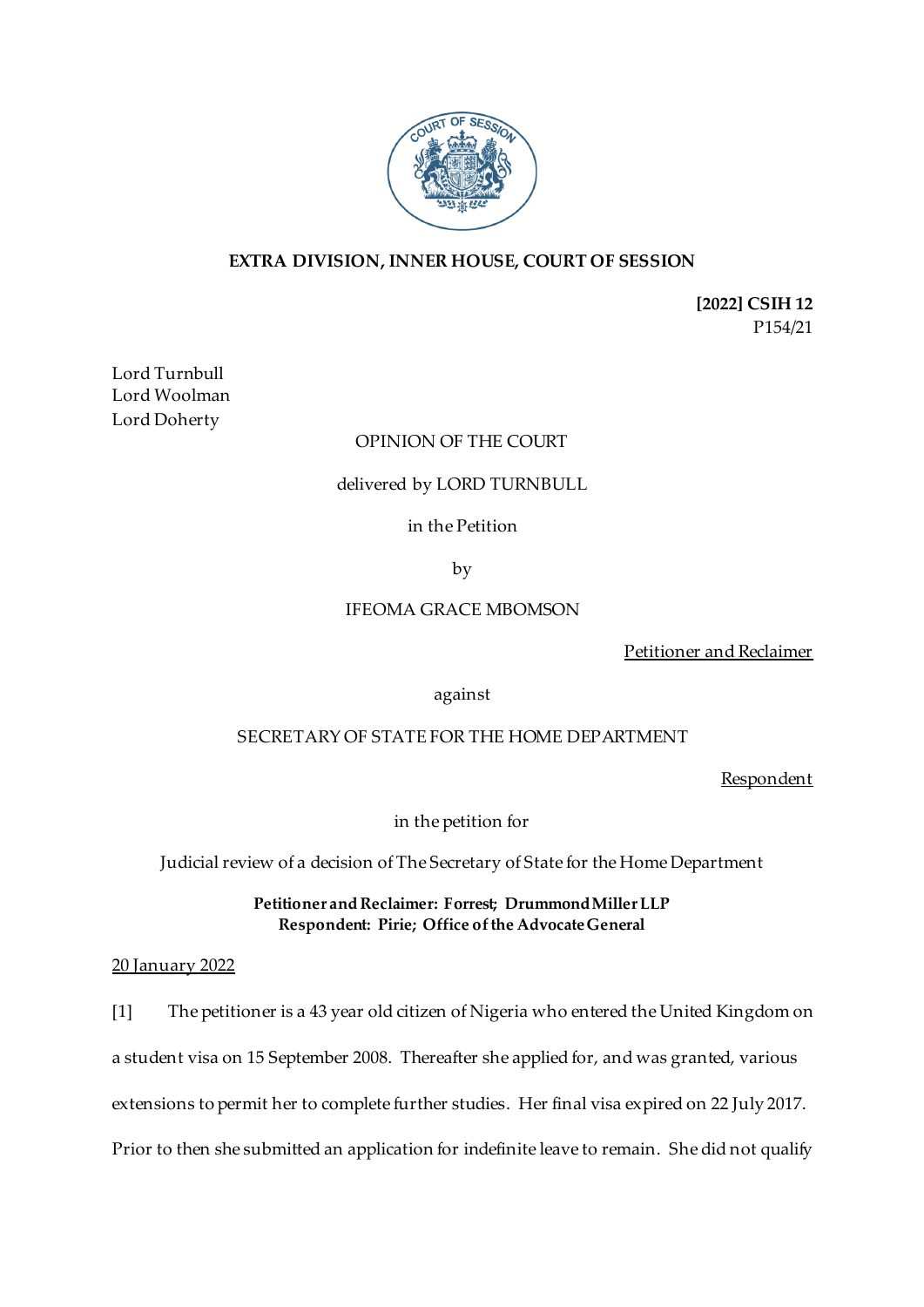for indefinite leave under the Immigration Rules. She applied on the basis of having established a private life in the United Kingdom which fell to be protected under article 8 ECHR. This application was refused on 30 July 2018.

[2] Since the petitioner benefited from limited leave to remain in the United Kingdom and had made her application before that period of leave expired, her leave to remain in the United Kingdom was extended from 22 July 2017 to 30 July 2018 by operation of section 3C(2)(a) of the Immigration Act 1971.

[3] On 13 August 2018 she applied for indefinite leave to remain on the basis of long residence under Immigration Rule 276B. However, she did not qualify under that rule because she had not been resident for a period of 10 years. On 7 January 2019 that application was refused. On 19 March 2020 the petitioner made a further application submitting that it would be incompatible with her article 8 rights for the respondent to remove her from the United Kingdom. A letter from her solicitors dated 7 July outlined the legal submissions upon which she relied in this application.

[4] By letter dated 27 November 2020 the respondent rejected this application and the accompanying submissions. She gave her reasons for so doing and explained her conclusion that the submissions would have no realistic prospects of success before an immigration judge. They therefore did not amount to a fresh claim for the purposes of Immigration Rule 353. The petition for judicial review seeks to reduce that decision. On 25 June 2021 the Lord Ordinary refused to grant permission to proceed and the present reclaiming motion seeks to challenge his decision.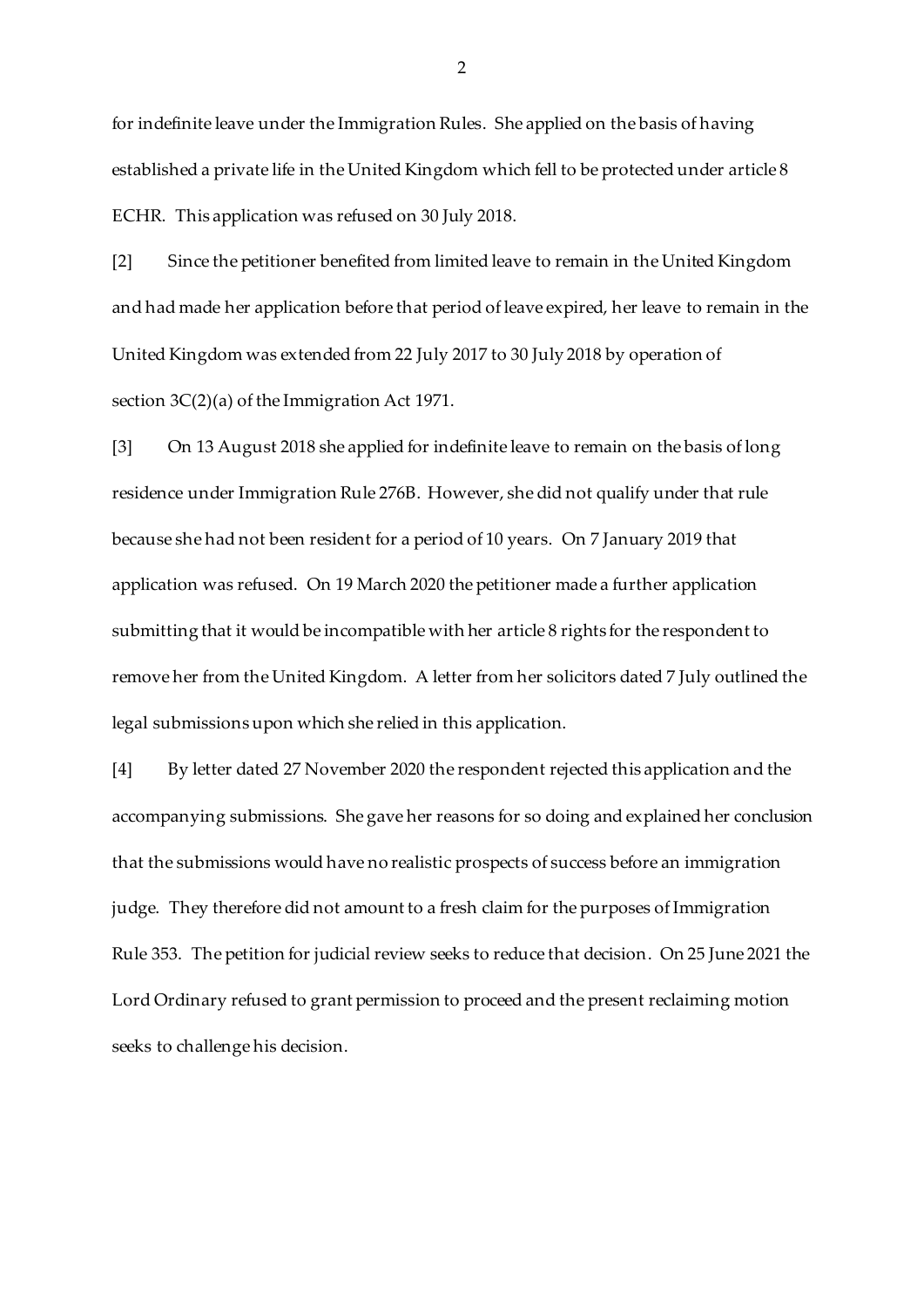#### **Petitioner's submissions**

[5] The petitioner submits that the respondent did not apply the correct test in determining whether the further information supplied on her behalf amounted to a fresh claim relying on article 8. She contends that relevant information was left out of account, namely the effect of how close she came to accruing the necessary 10 years of lawful residence and that she had made a valuable contribution to education in the United Kingdom.

[6] Reliance was placed on the fact that the petitioner fell short of fulfilling the necessary requirement of 10 years continuous lawful residence by a small margin. By 30 July 2018 she had been lawfully resident for a period of 9 years and 10 months. She was in the situation sometimes referred to as a "near miss". Reference was made to the cases of *Secretary of State for the Home Department* v *SS (Congo)* [2015] EWCA Civ 387 and *R (MM (Lebanon))* v *Secretary of State for the Home Department* [2017] 1 WLR 771.

[7] After entering the United Kingdom the petitioner obtained an MSc degree in Telecommunication Electronics and then a PhD in Nanoscale and Electronic Engineering at the University of Glasgow. After completing her studies in December 2016 she began to work at Glasgow International College, teaching maths, physics and engineering. She retained that position until her application for leave to remain was refused on 30 July 2018. Letters of support vouching the value which she had brought through her teaching positions to others in the United Kingdom were referred to.

[8] Relying on *UE (Nigeria)* v *Secretary of State for the Home Department* [2012] 1 WLR 127, counsel submitted that the loss to the community of the petitioner's services was an important factor to be assessed in determining the weight to be accorded to the public interest in any article 8 assessment. The respondent had taken no account, or insufficient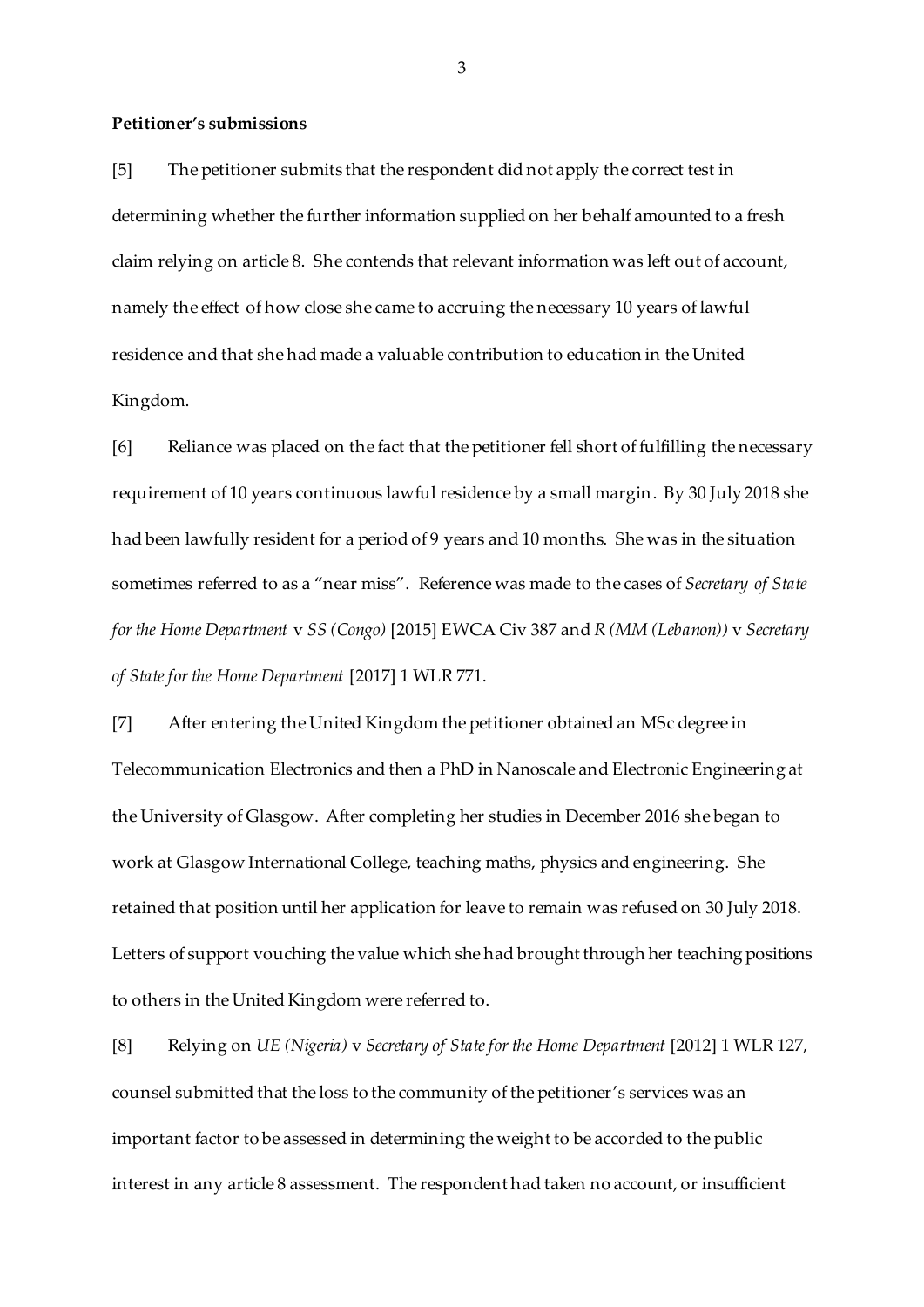account, of the loss of value to be suffered by the petitioner's students and professional colleagues in rejecting her claim. There was a realistic prospect that an immigration judge would agree that the weight to be accorded to the public interest of immigration control was reduced on account of the petitioner's activities in the United Kingdom. It was therefore irrational of the respondent to conclude that there was no realistic prospect of success.

#### **Respondent's submissions**

[9] Counsel for the respondent submitted that her decision making had been beyond criticism. It was incorrect to claim that no account had been taken of the fact that the petitioner had accrued 9 years and 10 months of lawful residence. Nor was it correct to claim that no account had been taken of how close the petitioner came to satisfying the requirement of 10 years residence. Attention was drawn to pages 3 and 6 of the respondent's decision letter.

[10] The respondent had considered the submissions made by the petitioner and those made on her behalf concerning the establishment of a private life in the United Kingdom. The private life relied upon by the petitioner was of the sort that anyone who had stayed in the United Kingdom as long as she had would have established. This was a straightforward case of a person who had been given leave to be in the United Kingdom to study and had now completed the studies for which that leave had been granted. The respondent required to conduct a balancing exercise taking account of the factors relied upon by the petitioner and weighing them against the policy consideration of immigration control. The letter of 27 November 2020 explained the way in which this exercise had been undertaken. The fact that the petitioner fell short of the relevant period of residence by a small margin was not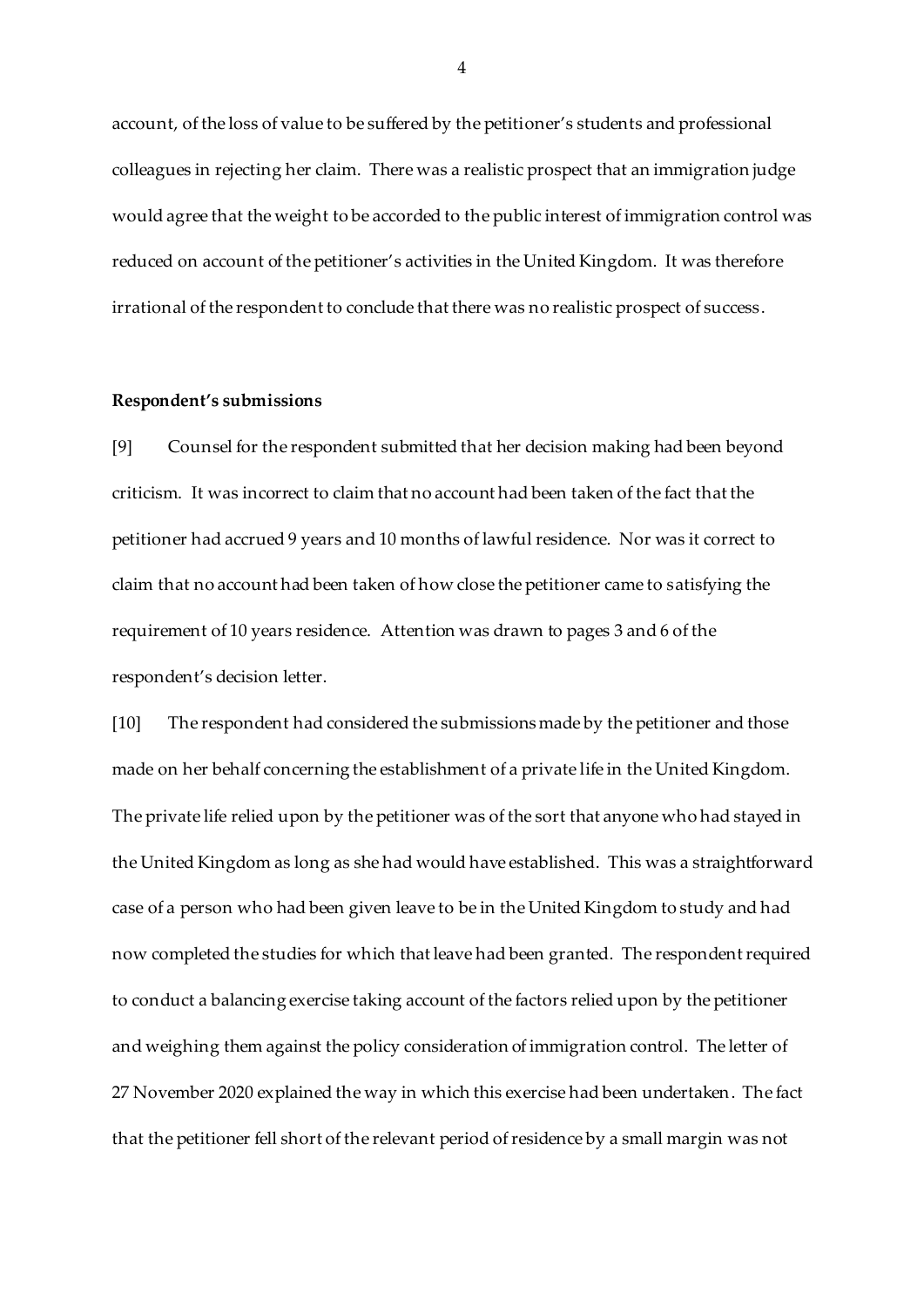relevant to the issue of whether there had been a disproportionate interference with her private life.

[11] Whilst the petitioner sought to rely on evidence of her contribution to the community, as explained in the note of argument and supplemented in oral submissions, this was not a ground of review which featured in the petition. Nor did it appear in the grounds of appeal. On the authority of *Prior* v *Scottish Ministers* 2020 SC 528 at paragraphs 38 to 40 it was not legitimate for the petitioner to rely on a note of argument which was inconsistent with the pleadings.

[12] The petitioner was in any event incorrect to argue that no account had been taken of her contribution to education in the United Kingdom. The letters of support evidencing the petitioner's contribution to society were noted at page 2 of the decision letter. At pages 4 to 5 there was an assessment of her contribution to university research and teaching. In the case of *UE* v *(Nigeria)* v *Secretary of State for the Home Department* the Court of Appeal for England and Wales had recognised that the loss of a contribution to the community was capable in principle of being relevant to an assessment of the public interest in removal. However, it was clear from what was said at paragraphs 19 and 36 that such a contribution would only make a difference in a relatively few instances where the positive contribution was very significant.

[13] The respondent took proper account of the factors relied upon by the petitioner and rejected them for the reasons given in the decision letter. She was then required to consider whether those factors taken along with the material considered in the petitioner's earlier applications created a real prospect of success before an immigration judge. This process involved a legitimate exercise of discretion on the part of the respondent. In doing so the respondent kept in mind that a notional immigration judge would require to take account of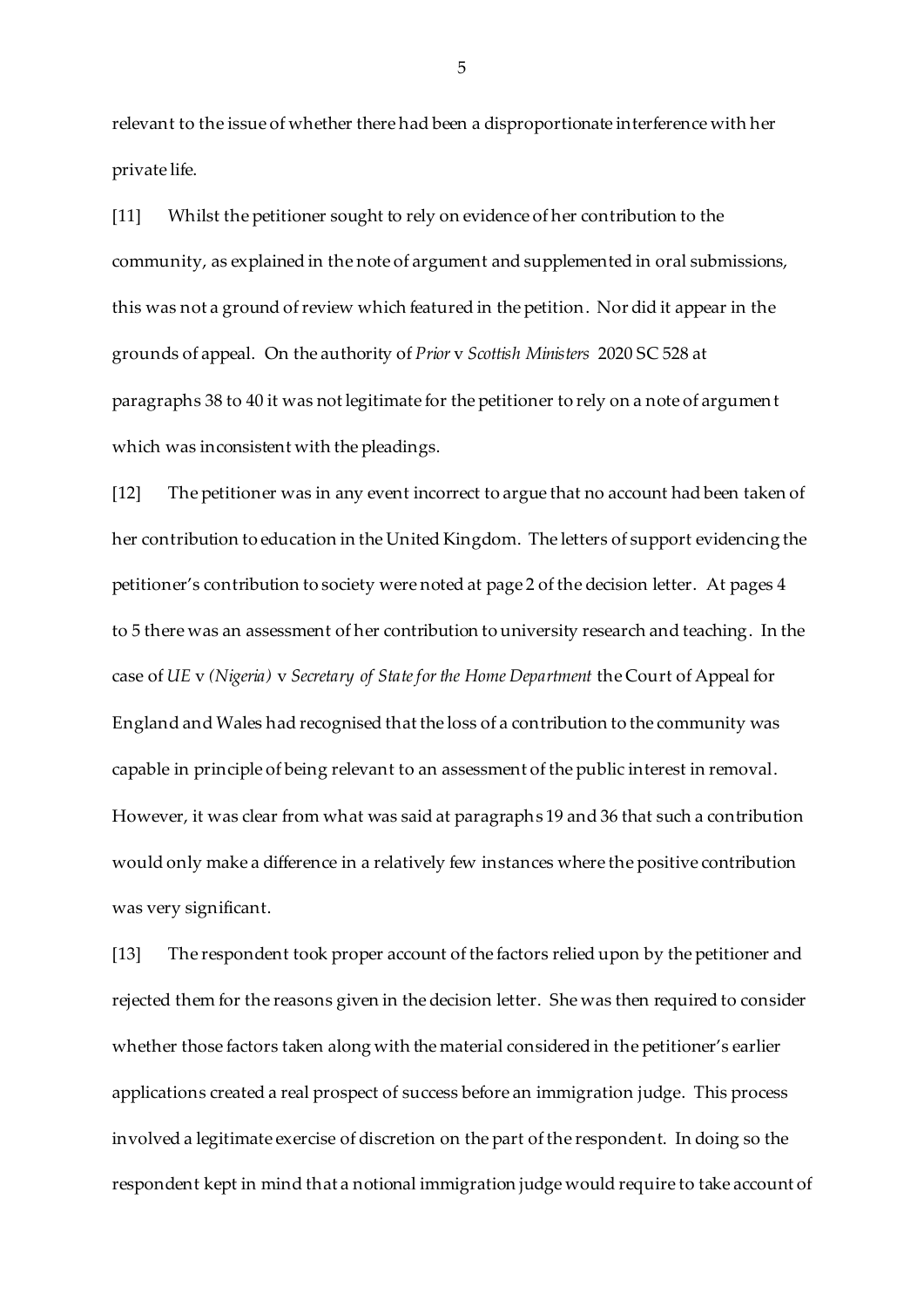section 117B(5) of the Nationality and Asylum Act 2002. That provision requires that little weight is to be given to a private life established by a person at a time when their immigration status is precarious. Any status less than indefinite leave to remain falls to be viewed as precarious for this purpose – *Rhuppiah* v *Secretary of State for the Home Department* [2018] 1 WLR 5536 paragraph 44.

#### **The Lord Ordinary's decision**

[14] Before the Lord Ordinary, the petitioner's submission had been that the small margin by which she failed to meet the requirement for 10 years continuous lawful residence had to be seen alongside the difficulties that she would encounter in progressing her career as a college teacher in Nigeria as her qualifications and experience had been acquired in the United Kingdom. It was submitted that these factors represented a particularly compelling circumstance to which insufficient weight had been attached by the respondent.

[15] The Lord Ordinary held that due regard was had by the respondent to the potential difficulties to be encountered by the petitioner in respect of her career on return to Nigeria. That was clear from the terms of the decision letter. He therefore held that the petitioner did not have a reasonable prospect of establishing that there was any error of law made by the decision-maker.

#### **Decision and reasons**

[16] Paragraph 276B of the Immigration Rules concerns the requirements for indefinite leave to remain in the United Kingdom on the ground of long residence. Subparagraph (i) of that rule requires an applicant to demonstrate that she has had at least 10 years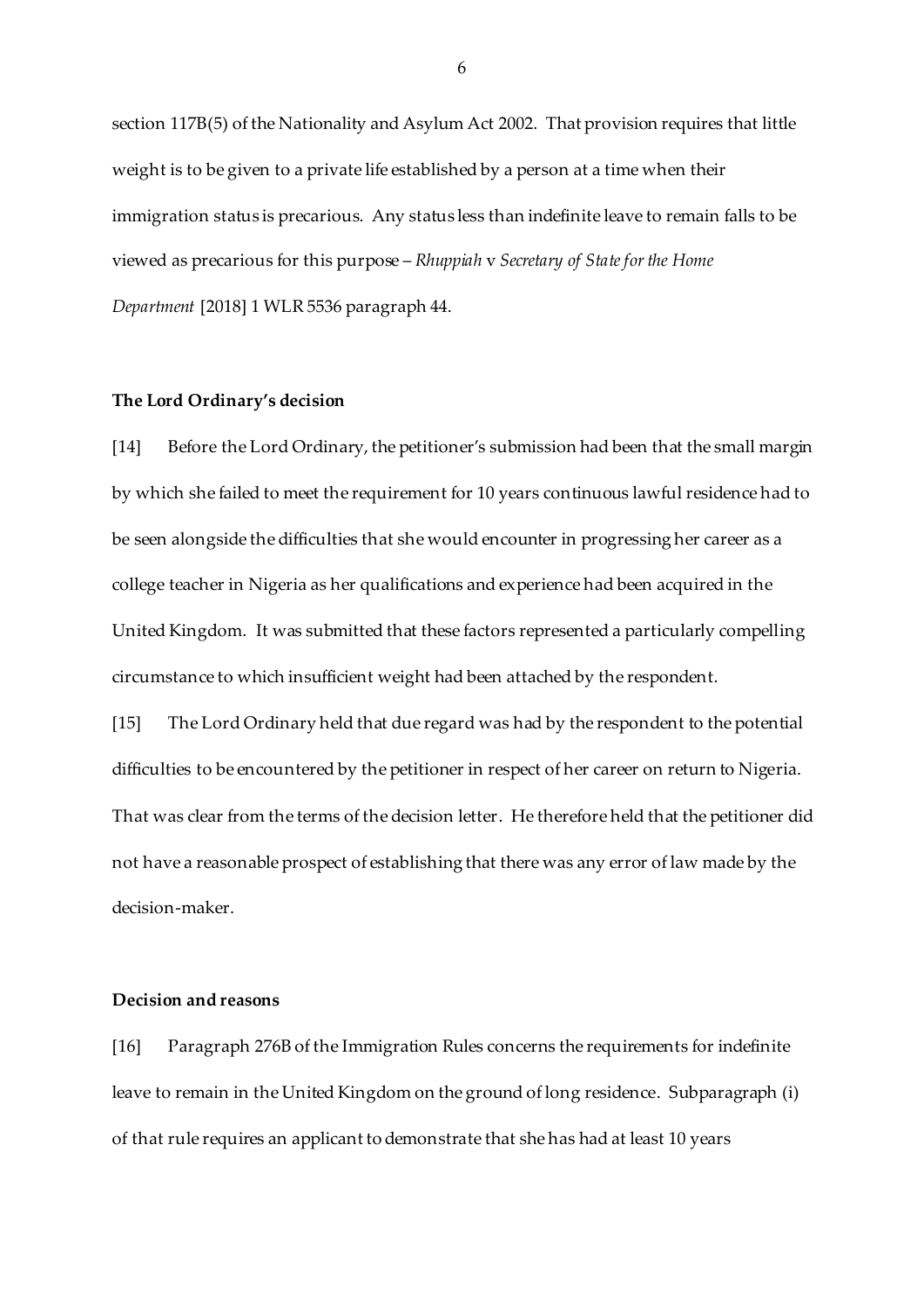continuous lawful residence in the United Kingdom. The petitioner's period of lawful residence expired on 30 July 2018 when she had accrued a period of 9 years and 10 months. [17] The decision of the United Kingdom Supreme Court in *R (MM (Lebanon))* v *Secretary of State for the Home Department,* at paragraphs 103 and 104, made plain that a failure to meet the requirements of the Immigration Rules by a small margin was not the relevant issue for consideration by the Secretary of State. What she required to give weight to was any factor weighing against the policy reason relied upon to justify an interference with family life as protected by article 8. Counsel for the petitioner accepted this in discussion with the court and acknowledged that there was no merit in the proposition that the respondent had failed to give effect to how close the petitioner came to accruing 10 years of lawful residence.

[18] The sole remaining argument relied upon was that the respondent had failed to take account of the value of the petitioner's contribution to education in the United Kingdom. This did not feature in the petition or in the grounds of appeal. Nor was it argued before the Lord Ordinary. Counsel for the respondent was therefore well-founded in relying on the authority of *Prior* v *Scottish Ministers* and submitting that the court should take no account of this argument. The court would have been entitled to reject the argument now advanced for this reason but it will not, however, rest its decision on this ground.

[19] The extent of the loss to the community which would occur if the petitioner were to be returned to Nigeria was said to be evidenced by the documentation lodged on her behalf. The letter from her employers, Kaplan International Pathways, vouched that she had been employed between January 2017 and July 2017, and then again from late September 2017 until 30 July 2018, as a sessional tutor contracted to a minimum of six hours per week at Glasgow International College. The letter from her former PhD supervisor at the University of Glasgow vouched her qualifications, the fact that she had authored various scientific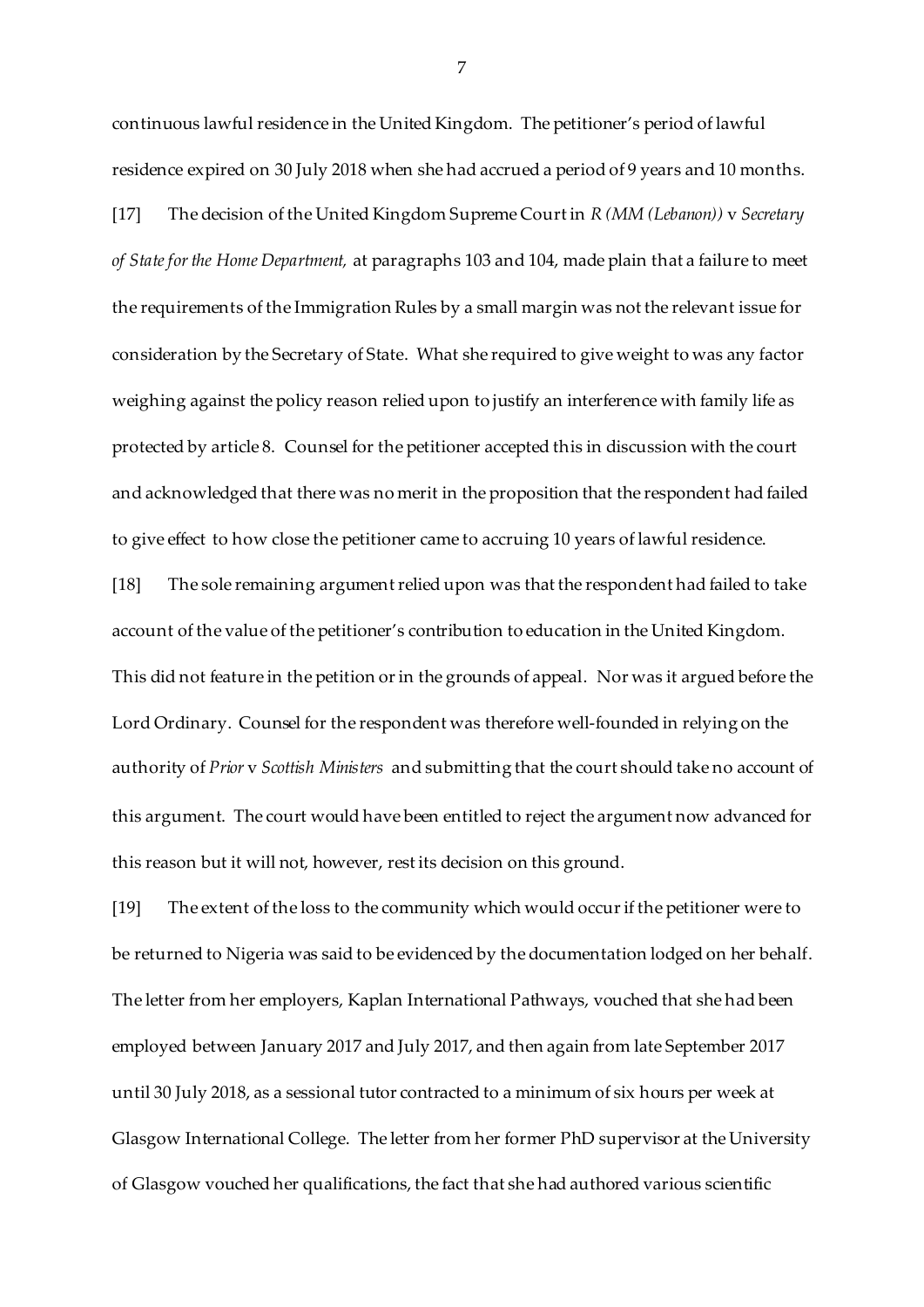publications and that she had engaged in public engagement activities for the University of Glasgow and other colleges in the United Kingdom. Two letters vouched that she had provided helpful tutoring to three different school pupils assisting them in obtaining suitable grades in maths, physics and computing.

[20] It seems clear that the petitioner devoted herself conscientiously to her studies in this country; that her teaching has been appreciated by her students here; and that she has also made further positive contributions to community life. On the material available to us she appears to be an admirable person. However, the passages in the decision letter to which attention was drawn make it plain that the Secretary of State did take account of the contribution which the petitioner had made to the community. That contribution had to be weighed against the legitimate policy of immigration control. In so doing the Secretary of State was entitled to assess whether the petitioner was someone who had shown herself to be "of great value to the community in this country", as mentioned in paragraph 18 of Sir David Keene's judgement in *UE (Nigeria)* v *Secretary of State for the Home Department*. She was entitled to conclude that the petitioner's case was not one of the relatively few instances in which the contribution made outweighed the legitimate policy of immigration control. Taking account of the fact that little weight could be given to the petitioner's private life, since it was established at a time when her immigration status was precarious, the respondent's conclusion that there were no realistic prospects of a successful challenge before an immigration judge cannot be criticised.

[21] The submissions advanced on the petitioner's behalf have no merit. The respondent's decision letter of 27 November 2020 discloses no error of law. The Lord Ordinary was correct to conclude that the petition had no real prospect of success and